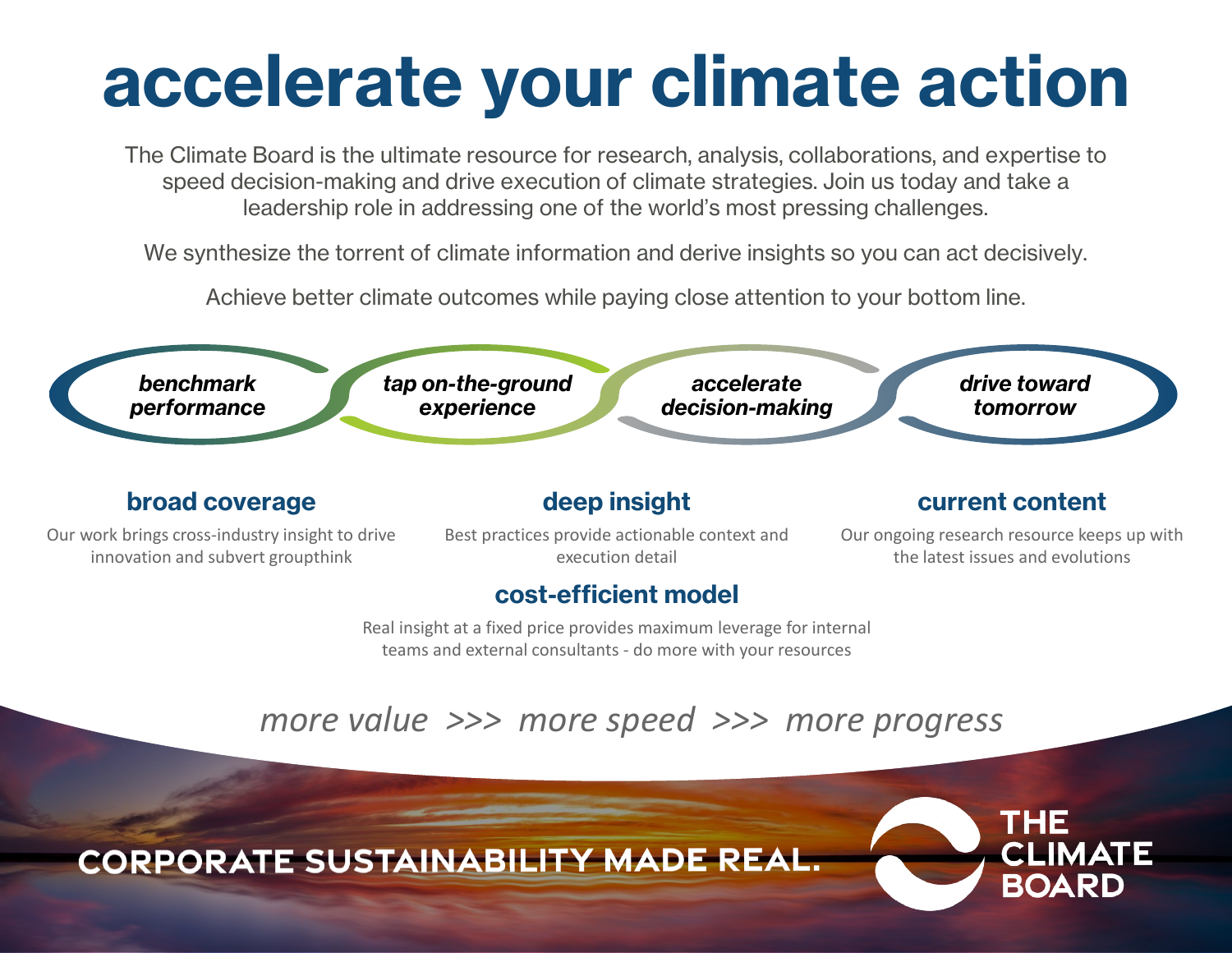# **what you get**

As a client of The Climate Board, you join a community of leaders driving the climate transition for a stronger business and a better future. Your membership provides you:

### **insight**

- Unlimited access to research-based best practices, case studies, insights, and benchmarks
- Up to 2 pieces of quick-turnaround research on mutually agreed topics
- Expert document review and feedback on your sustainability strategy, messaging and reports
- Engagement with our experts to answer questions, discuss issues, and address challenges

#### **collaboration**

- Access and invitations to live and virtual events focused on emerging climate topics
- Live or virtual presentation for your organization on sustainability topics to drive awareness and support, facilitate change management, or address emerging issues and best practices.
- Direct conversations with peers to share insights, experiences, and even mistakes

### **workbench**

- Diagnostic assessment of your organization's sustainability progress
- Relevant and timely guidance based on diagnostic outcomes
- Dynamic action plan built on your needs and progress over time
- Access to tools and resources to get critical jobs done
- Account team that acts as your guide to the right resources, conversations, and tools

THE

CI IMATE

ROARD

#### **service**

**Kick-off** Build service calendar, priorities, and focus areas; establish engagement frequency and participants; document expectations **Diagnostic** Conduct objective and qualitative diagnostic; review and provide guidance and presentation to stakeholders **Tracking** Engage in ongoing discussions and measurement to track progress and uncover emerging needs and challenges

**CORPORATE SUSTAINABILITY MADE REAL.**